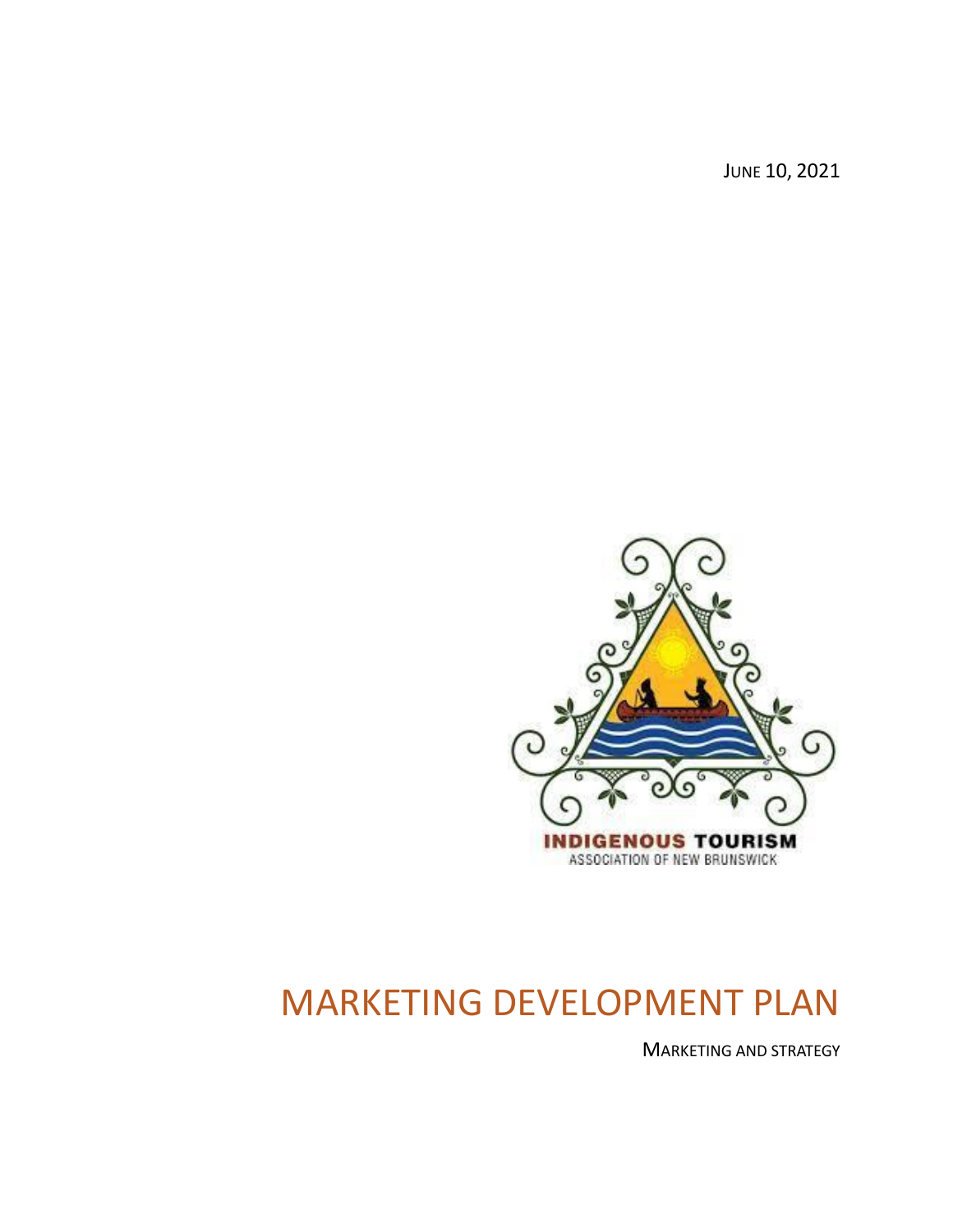## **MARKETING DEVELOPMENT PLAN**

#### **GOALS**

- Vision & Mission
- Community Support and Engagement
- Partnerships
- Membership program

#### **MARKET RESEARCH SUMMARY**

- Market Overview
- Product/experience types
- Market Segmentation
- SWOT analysis for Indigenous Tourism in NB

## **STRATEGY**

- Strategic Priorities
- Membership program
- Social media presence/engagement
- Website
- Roundtable/Panel Discussions

#### **DEVELOPMENT PROCESS**

- Progress to-date
- Future plans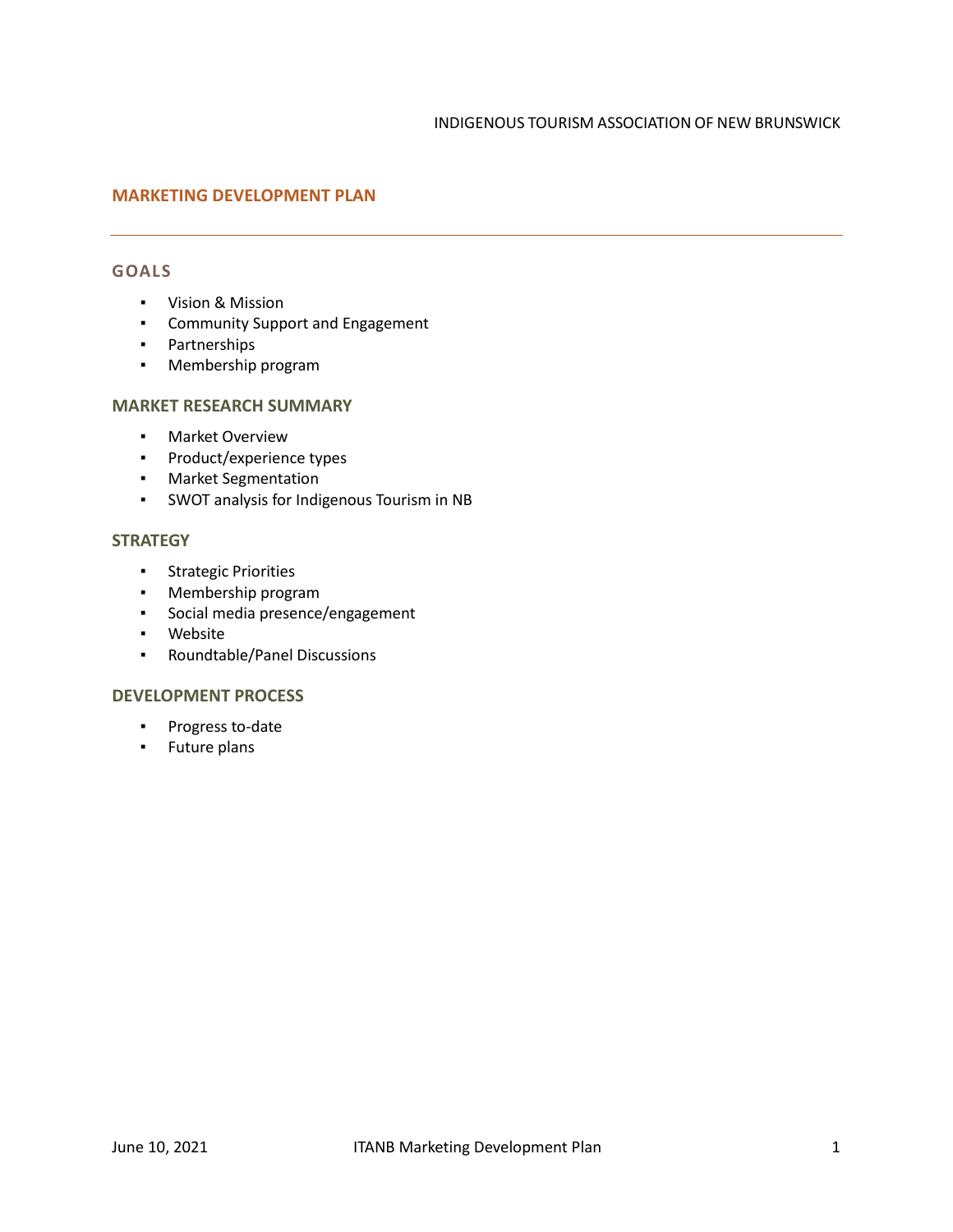# GOALS

## **OUR VISION AND MISSION**

**Vision**: Vibrant communities and peoples with successful Indigenous tourism industry businesses sharing our own stories in our own voices.

**Mission**: Represent, support, and grow our sustainable Indigenous tourism industry.

## **OBJECTIVES**

- Provide mechanisms for communities, individuals, and business to successfully establish and sustain tourism businesses.
- **•** Preserve and promote Indigenous culture, heritage, and language for New Brunswick First Nations
- **EXECT** Serve as a liaison between Indigenous tourism businesses, industry partners and the Department of Tourism, Heritage and Culture. Be an advocate in the industry for these businesses and First Nations communities.
- Create and develop economic opportunities for Indigenous people in New Brunswick to work in the tourism and hospitality industry.
- **E** Increase the number of market-ready and export-ready Indigenous tourism products in New Brunswick.

## **COMMUNITY ENGAGEMENT AND SUPPORT**

We strive to take a grassroots approach to the development of Indigenous tourism experiences. These businesses can form an integral part of the economic wellbeing of First Nations communities in New Brunswick and can serve to authentically represent their cultures to visitors.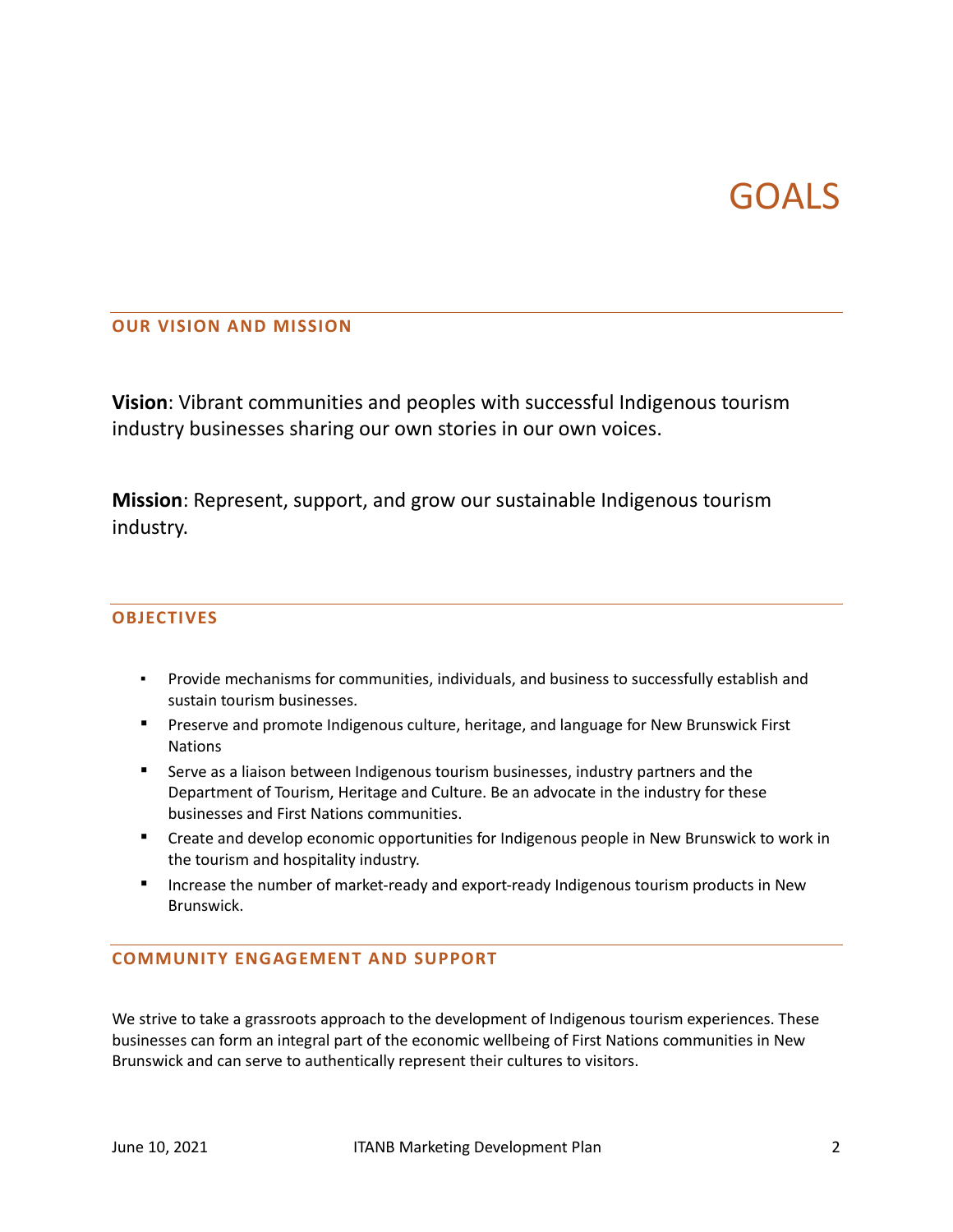We have been in consultation with First Nations Chiefs and Councils – communicating the benefit and significance of this industry to their communities and listening to their specific needs.

We intend to be involved with JEDI activities, Pow Wows and other gatherings and events to further relationships between Indigenous communities and the tourism industry.

#### **PARTNERSHIPS**

#### **PARKS CANADA**

ITANB and Parks Canada are working together to develop a Memorandum of Understanding (MOU) to partner on Indigenous tourism. This partnership will focus on the Kouchibouguac National Park – providing and coordinating Indigenous tourism experiences at the park and to promote Indigenous tourism on their web site.

#### **UNBI TRAINING INSTITUTE**

We have partnered with the Union of New Brunswick Indians Training Institute to develop and deliver an accredited Tourism and Hospitality Management Diploma Program. We intend to serve as a liaison between First Nations communities and businesses and these valuable training resources and education. We believe that accessible hospitality business education is crucial to the growth of the Indigenous tourism sector.

#### **MEMBERSHIP PROGRAM**

As a registered not-for-profit organization, ITANB will depend heavily on the engagement and contributions of members. ITANB will develop a membership program for Indigenous tourism operators and supporters from the public. Our membership program plans have been developed following a review of the Indigenous Tourism Association of Canada (ITAC) membership program and best practices of provincial Indigenous tourism organizations.

We want to provide promotion services for our Tourism Operator members, through both traditional channels and social media.

## MARKET RESEARCH SUMMARY

#### **STATE OF THE INDIGENOUS TOURISM SECTOR IN NEW BRUNSWICK**

The Indigenous tourism industry in NB is in the early stages of development. There are currently 11 experiential, market-ready Indigenous tourism businesses in NB – only a few of which are export-ready as per the ITAC National Guidelines. There are dozens of other market-ready Indigenous businesses in the tourism service industry that provide non-experiential products.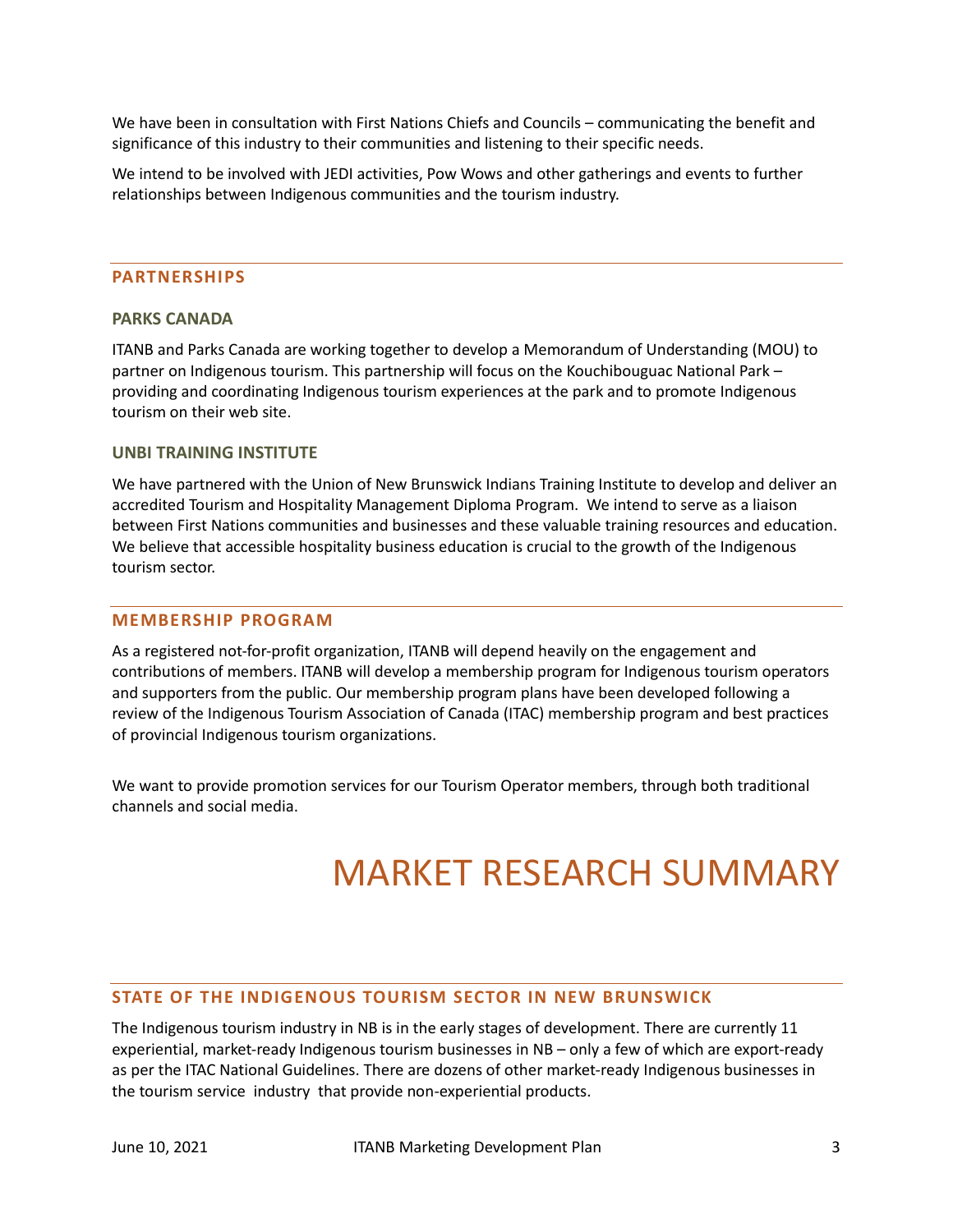According to a survey of New Brunswick First Nations respondents as part of the 2019 *Building Better Together: Exploring Indigenous Development in New Brunswick* project carried about by the Joint Economic Development Initiative (JEDI), when asked "Which sectors are the most important for your community's future economic development?", more surveyed answered "Tourism" than any other individual option. The same survey found that the top challenges Indigenous entrepreneurs in New Brunswick face are access to funding, need for business planning/entrepreneurial skills, social issues, financial/tech literacy and marketing capacity.

## **EXPERIENCE TYPES**

The market-ready Indigenous tourism business types in New Brunswick consist of:

- Heritage interpretation/guided cultural tours
- Lodging and accommodations
- Museum/information centres
- Outdoor day adventure tours
- Hunting/fishing
- Culinary experiences
- Restaurants
- Entertainment centres

#### **MARKET SEGMENTS**

Indigenous tourism experiences in New Brunswick must appeal to the type of experiences that tourists are looking for – they must be developed to appeal to high potential market segments. The following tables from the 2008 New Brunswick Aboriginal Tourism Strategy report show the priorities of these market segmentation categories as they pertain to Indigenous tourism.

| <b>Geographic Market Segment</b> | <b>Priority</b> |
|----------------------------------|-----------------|
| <b>New Brunswick</b>             | Medium          |
| <b>Atlantic Canada</b>           | Medium          |
| Quebec                           | High            |
| Ontario                          | Medium-High     |
| <b>United States</b>             | Medium          |
| <b>International</b>             | Medium/High     |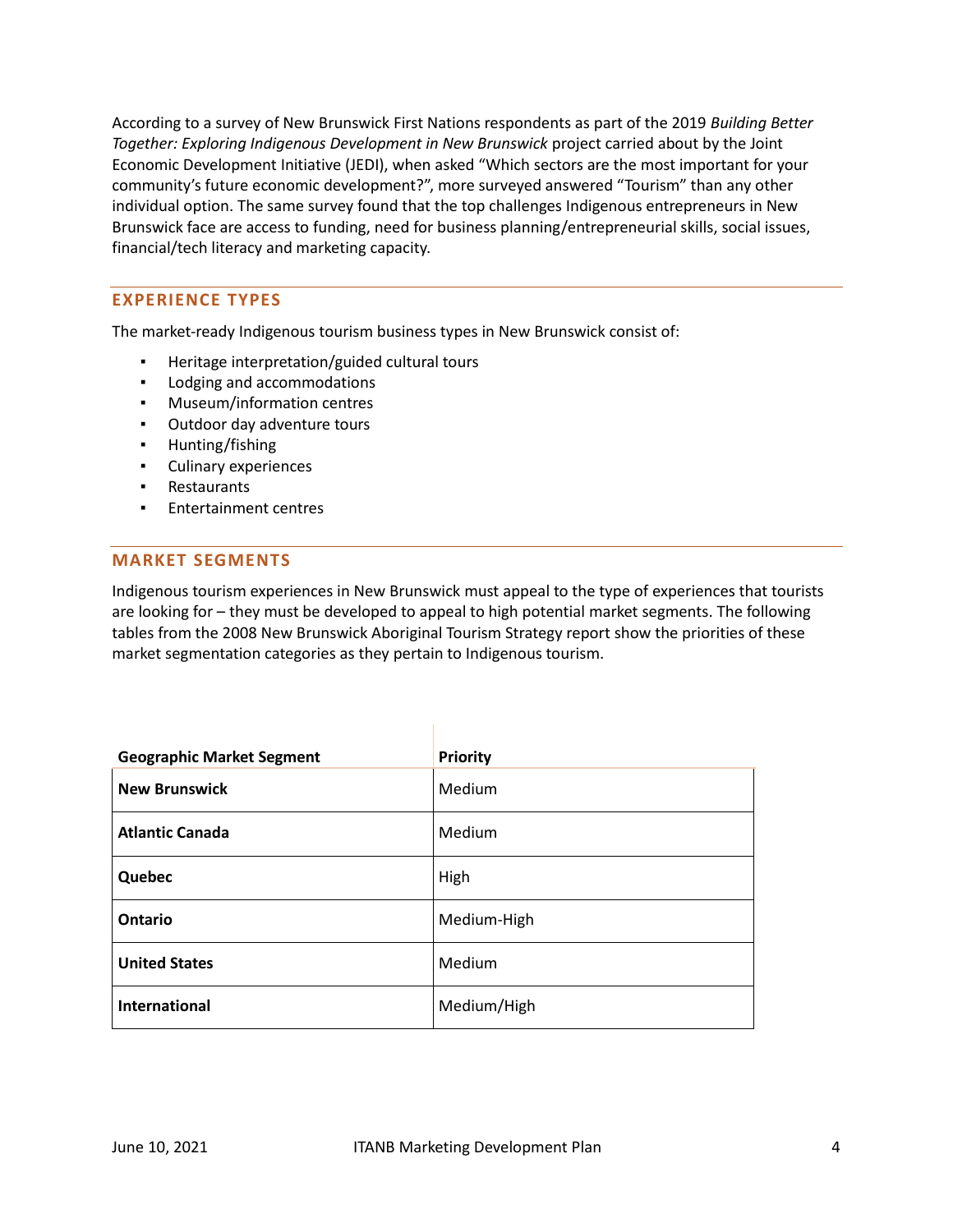| <b>Party Type Market Segment</b>   | <b>Priority</b> |
|------------------------------------|-----------------|
| <b>Adult Couples (no children)</b> | High            |
| <b>Families</b>                    | High            |
| <b>Young Couples</b>               | Medium-high     |
| <b>Youth Groups</b>                | Medium          |

The disconnect between the types of Indigenous tourism products available in New Brunswick and those preferred by consumers was illustrated in a 2006 phone survey of Canadian and international respondents. Cultural, historical, and experiential tourism ranked the highest in terms of interest, while day adventures ranked the lowest. There is a lack of experiential, heritage-interpretation Indigenous tourism in New Brunswick compared to the demand for such experiences, especially from overseas consumers, 84% of which said they were interested in Indigenous cultural experiences. The experiential Indigenous tourism segment in NB has developed somewhat in the decade-plus since this study, with 11 operators now offering experiential tourism products, but there is more room for industry growth in addition to further development of these existing operations.

ITANB seeks to support these experiential tourism businesses and to provide business training support for individuals from New Brunswick First Nations communities. We want to engage Indigenous artists and educators who can provide vital support to cultural heritage experiences.

## **SWOT ANALYSIS FOR INDIGENOUS TOURISM IN NB**

A strengths, weaknesses, opportunities, and threats (SWOT) analysis provides an overview of all the factors involved in making future decisions pertaining to an organization – or in this case, an entire industry. The following is a SWOT analysis of the state of the Indigenous Tourism industry entering the 2020s:

#### **STRENGTHS**

- Vibrant communities and diversity of Indigenous cultures
- Relationships with NB Dept. of Tourism, Heritage and Culture (THC), Parks Canada (PC), Indigenous Tourism Association of Canada (ITAC), Tour Operators, and Municipalities
- Set of existing operators that are market-ready
- Beauty of New Brunswick's natural environment
- Mi'kmaq and Wolastoqay languages
- Three diverse First Nations of Mi'kmaq, Peskomuhkati and Wolastoqay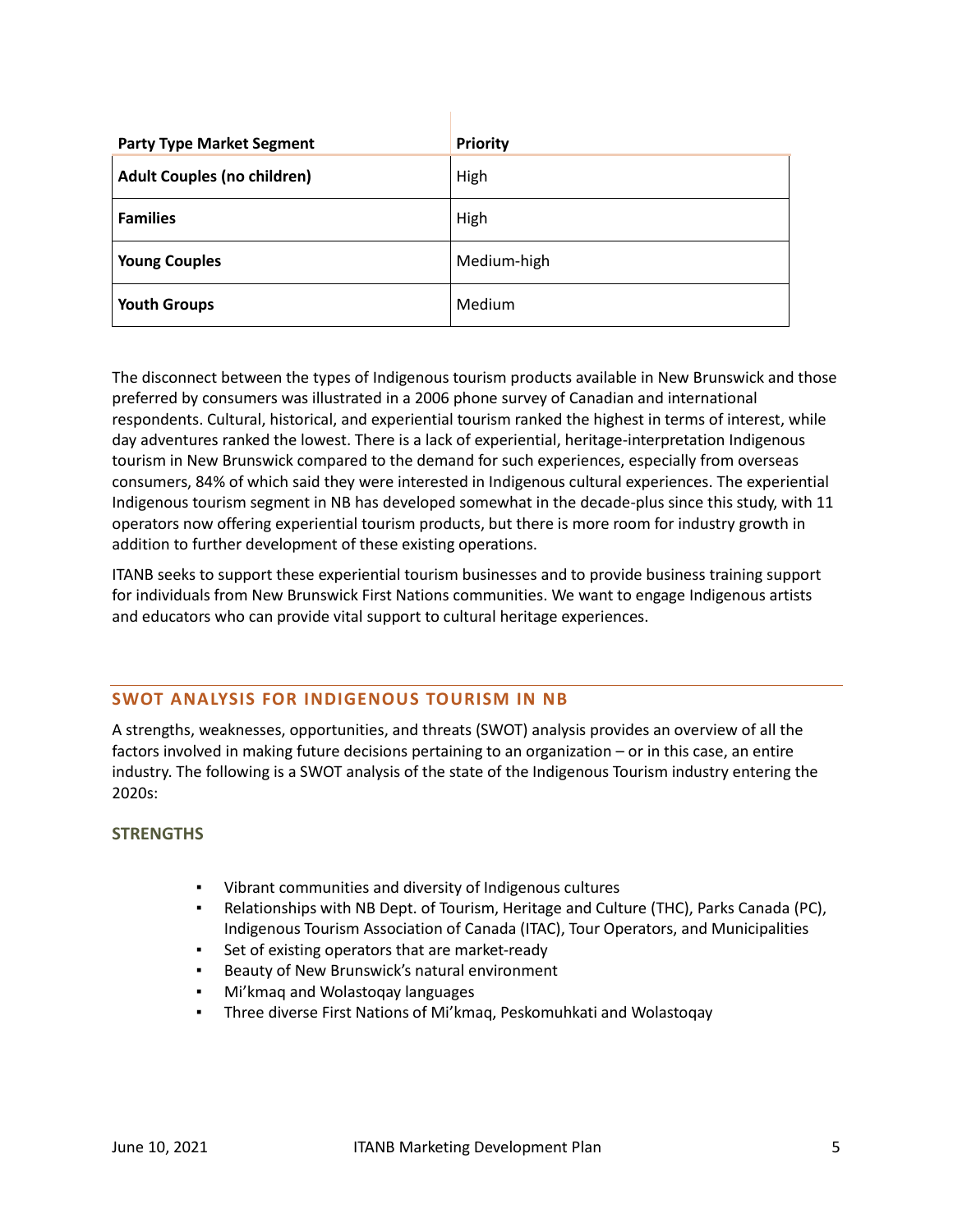#### **WEAKNESSES**

- Lack of experiential operators relative to demand from consumers
- Struggling tourism industry plus struggling Indigenous communities in wake of COVID-19 Pandemic
- Need for business management skills plus education in communities interested in running tourism businesses
- Informal nature of travel to NB less pre-planned trips

#### **OPPORTUNITIES**

- Large population of Indigenous youth per capita
- Union of New Brunswick Indians Training Institute can deliver accessible Tourism and Hospitality education for First Nations people in New Brunswick
- Explore NB 20% travel rebate now expanded to all Atlantic Canadians
- Dozens of Indigenous businesses/heritage experiences primed to be developed into experiential tourism
- Existing Mawi' Artists Collective network to engage artists through and integrate art/tourism
- Grant funding programs
- Roundtable discussions
- Preservation of heritage and culture
- Heritage guiding
- Partnerships to be established with non-Indigneous businesses, and representation

#### **THREATS**

- Federal funding cuts
- Reluctance from First Nations councils to support tourism enterprises
- Volatile on-reserve political situations
- Lack of Central and Accessible Land Access

## **STRATEGY**

#### **STRATEGIC PRIORITIES**

In their 2008 *New Brunswick Aboriginal Tourism Development Strategy*, AMEC Consulting recommended tourism administrators in New Brunswick undertake several strategic thrusts to develop Indigenous tourism. We have adapted these recommendations to the current market conditions along with recommendations from the 2020 *Atlantic Canada Indigenous Tourism Study* prepared by the Joint Economic Development Initiative.

#### **1. Improve existing products**

▪ Review the products and rationalize by eliminating duplication in geographic regions.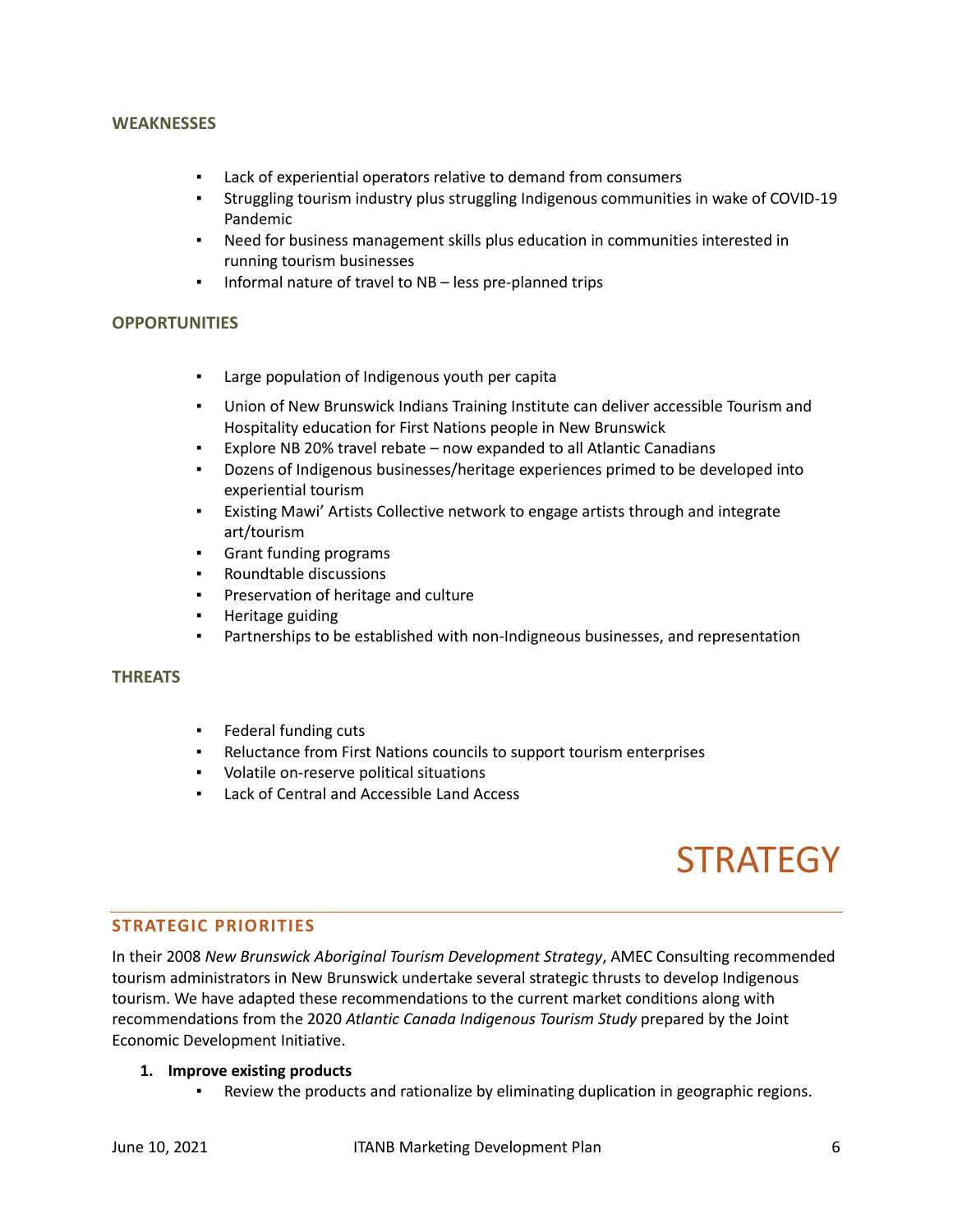- Develop and enhance the amount of traditional content (song, story, language).
- Develop and implement digital/online marketing, social media presence and online reservation booking.
- **Enhance customer service through The Union of New Brunswick Indians Training** Institute (UNBITI) Tourism and Hospitality program.
- Investigate and negotiate partnerships with nearby non-Indigenous tourism operators.
- Examine and develop cross-selling opportunities for Indigenous businesses.

## **2. Strengthen people**

- Improve the education in traditional skills language, stories, song, knowledge.
- Increase the number of people with strong customer service skills and business acumen.
- Develop the skills necessary for effective and interesting cultural interpretation.
- Enhance leadership and business management capabilities.
- **Enhance sales and marketing skills.**

## **3. Add Indigenous cultural content to mainstream tourism products**

- Determine the direct and indirect historical/story linkages between existing tourism products and Indigenous cultures.
- Identify the most appropriate people, particularly those skilled in heritage interpretation, to embed with the attraction.
- Develop and produce marketing materials that can be used to expose the entire inventory of Indigenous tourism products in the province.
- **Ensure that training and supervision is in place to maximize opportunities for Indigenous** people.
- Maintain communications and business relations that will result in lasting partnerships between Indigenous & non-Indigenous business
- Partner and co-manage with NB Icon Attractions, Provincial Parks and National Parks
- Visibility of Indigenous Art in Public Places

#### **4. Develop new products**

- Evaluate the natural resources, scenic beauty, and wildlife diversity/abundance of the areas that First Nations communities/people have access to, and assess whether these assets can provide the kind of experiences that prospective clients are seeking in a controlled manner of development..
- **•** Leverage existing human and financial resources before extending investments beyond the sustainable capacity of the communities.
- Understand the needs of travelers looking for Indigenous visitor experiences.
- Work with entrepreneurs and councils to develop Indigenous visitor experiences.

#### **5. Deliver business support**

- Build support from local communities.
- Establish industry support from nonprofits and government grant programs.
- ITANB to serve as liaison for First Nations entrepreneurs to access these services.

#### **6. Target marketing**

- Increase demand through marketing that raises interest and furthermore converts that interest in Indigenous tourism experiences into bookings and visitations.
- **•** Partner with other tourism businesses and organizations to promote Indigenous tourism to their members/consumers.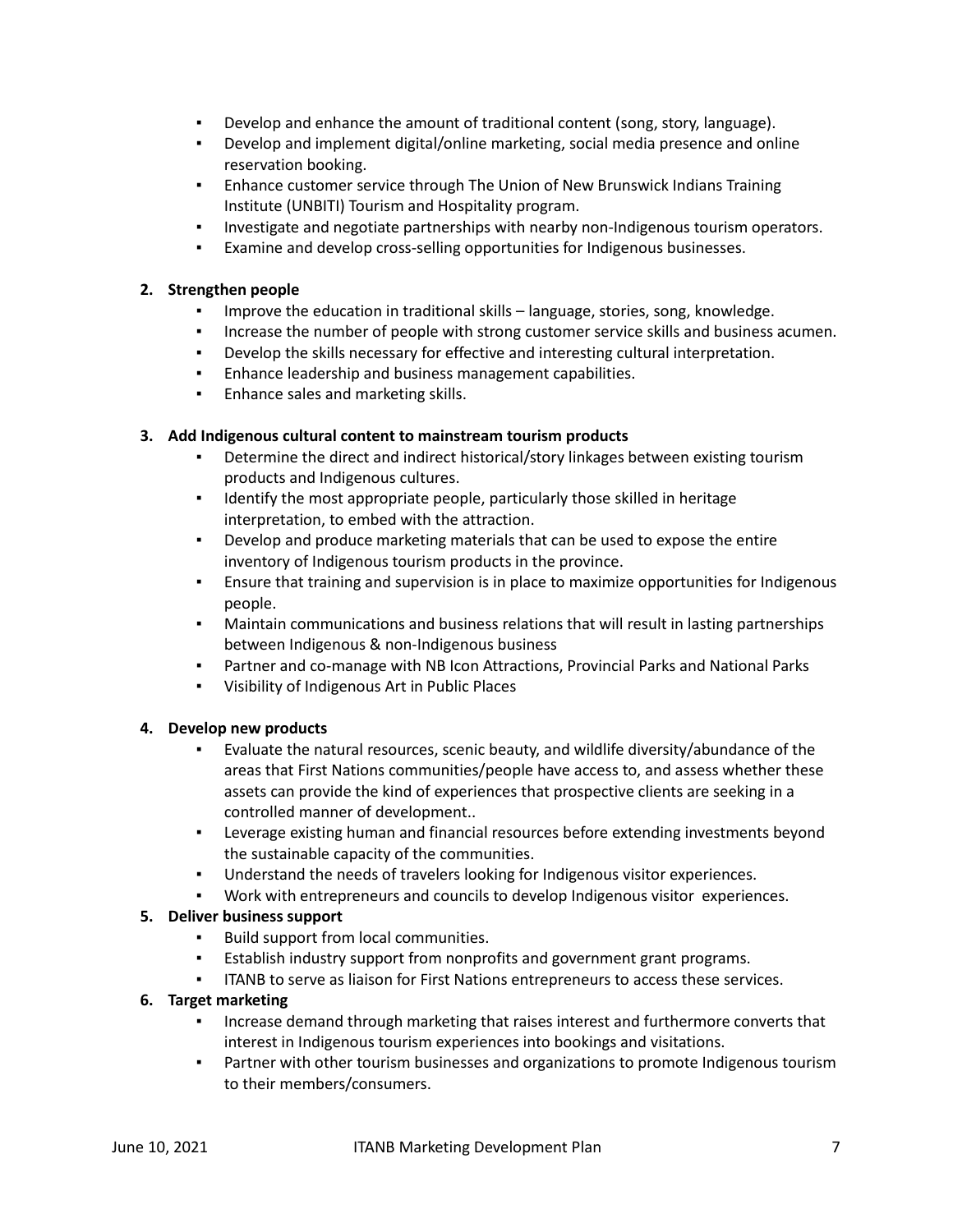In JEDI's 2020 Indigenous Tourism in Atlantic Canada Study Findings and Recommendations report found that business-to-business (B2B) partnerships are the most important priority for development right now. There is an established and strong tourism industry in New Brunswick and there are many opportunities for collaboration between non-Indigenous tourism operators and Indigenous tourism operators, interpreters and communities.

#### **MEMBERSHIP PROGRAM**

We are going to establish three classes of members: New Tourism Operators, Existing Tourism Operators and Export-Ready Tourism Operators. Tourism Operators can choose between Voting and Non-Voting membership. Voting members of ITANB must be Market-Ready or Export-Ready (in keeping with ITAC's National Guidelines) and must be at least 51% Indigenous-owned/operated. Indigenous identity is defined as an individual with First Nation Status, Metis Nation of Canada status or a Full Membership with the New Brunswick Aboriginal Peoples Council.

Voting members will maintain their eligibility to vote by paying annual dues on time and maintaining Market-Ready or Export-Ready standards (per ITAC's National Guidelines). They will have the right to cast votes and elect board members at the ITANB Annual General Meeting.



- **Start-up Business Members** \$50, Non-voting These members are for new Indigenous tourism businesses who are in the beginning stages of their business development and who are not yet open for business. These members will receive networking opportunities, access to ITANB research, and access to training programs to help them progress.
- **Business-Ready Members** \$100, Voting These members are Indigenous tourism businesses with a formally registered business operation but who do not yet meet ITANB's Market-Ready standard. These members will receive networking opportunities, access to ITANB research, access to training and product development support programs (to become market-ready), and a link on the ITANB website.
- **Market-Ready Members** \$200, Voting These are members who meet the ITANB Market-Ready or Export-Ready standards. They will receive networking opportunities, access to ITANB research and training, product development support programs, and significant marketing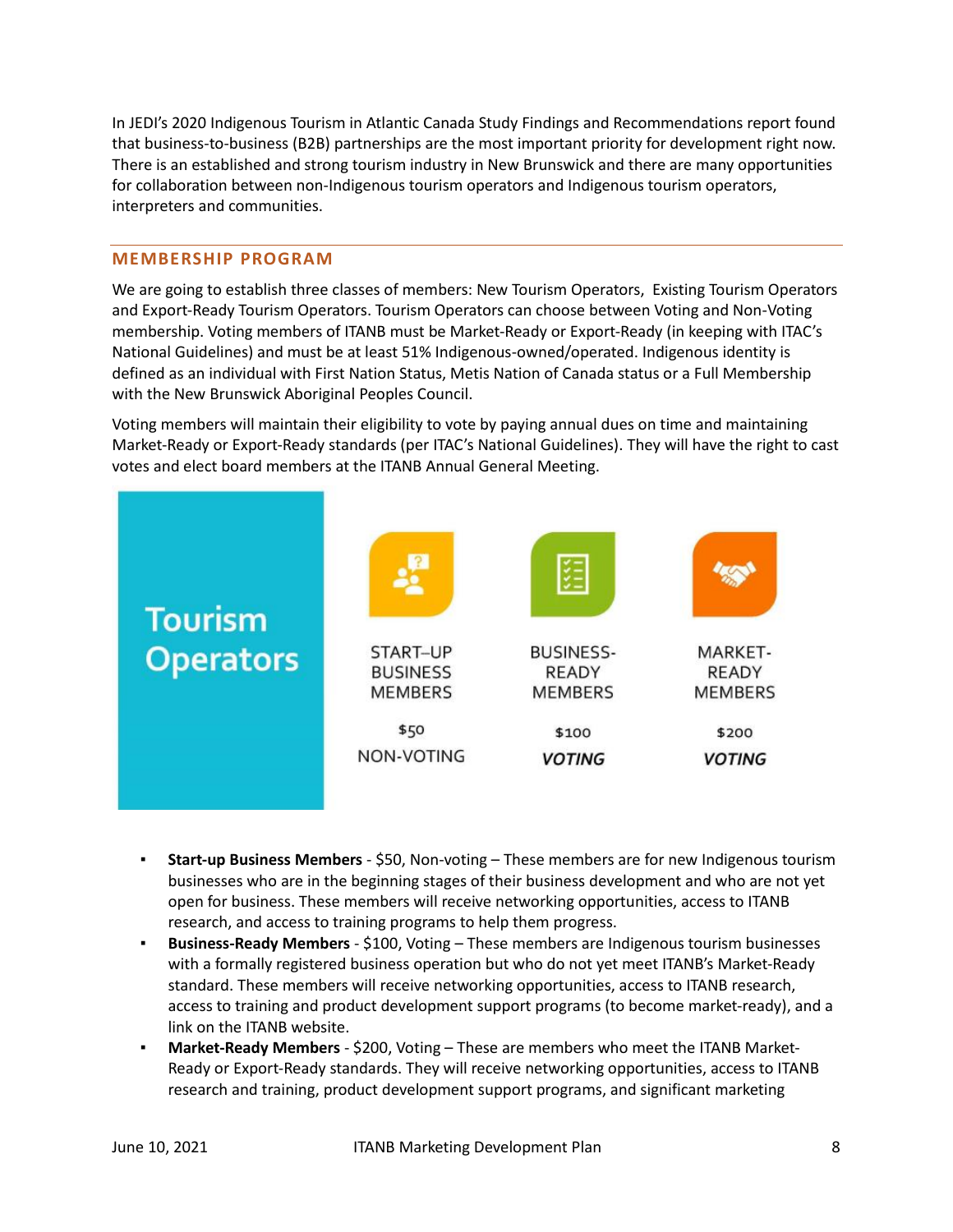benefits such as website profiles, opportunities to be featured on FAM tours, at trade shows, in packages and promotions, and in tourism industry events.

#### **Community members**

- **Individual Indigenous Members** \$25, Non-Voting – These members are Indigenous students or other Indigenous individuals who are interested in learning about and supporting Indigenous Tourism. These members are not eligible to vote on the board.
- **Friends of ITANB** \$500 or more if desired, Non-Voting – These members are First Nations governments, organizations, and non-Indigenous stakeholders who are interested in learning about and supporting the work of ITANB. These members are not eligible to vote on the ITANB Board of Directors.



## **SOCIAL MEDIA STRATEGY**

ITANB has a social media presence on Facebook, Twitter, and Instagram. The Instagram page was created recently with a focus on promoting operator openings, tour dates and other tourism experience-related content. Instagram is a hotspot for travel content, with many of the Canadian travel-related organizations having a strong presence and many popular influencers featuring travel photography in their posts.



We want to develop a more robust and steady social media presence as a benefit that we can offer Tourism Operator members – to prominently feature their businesses in ITANB's posts and drive engagement to their websites and online booking systems.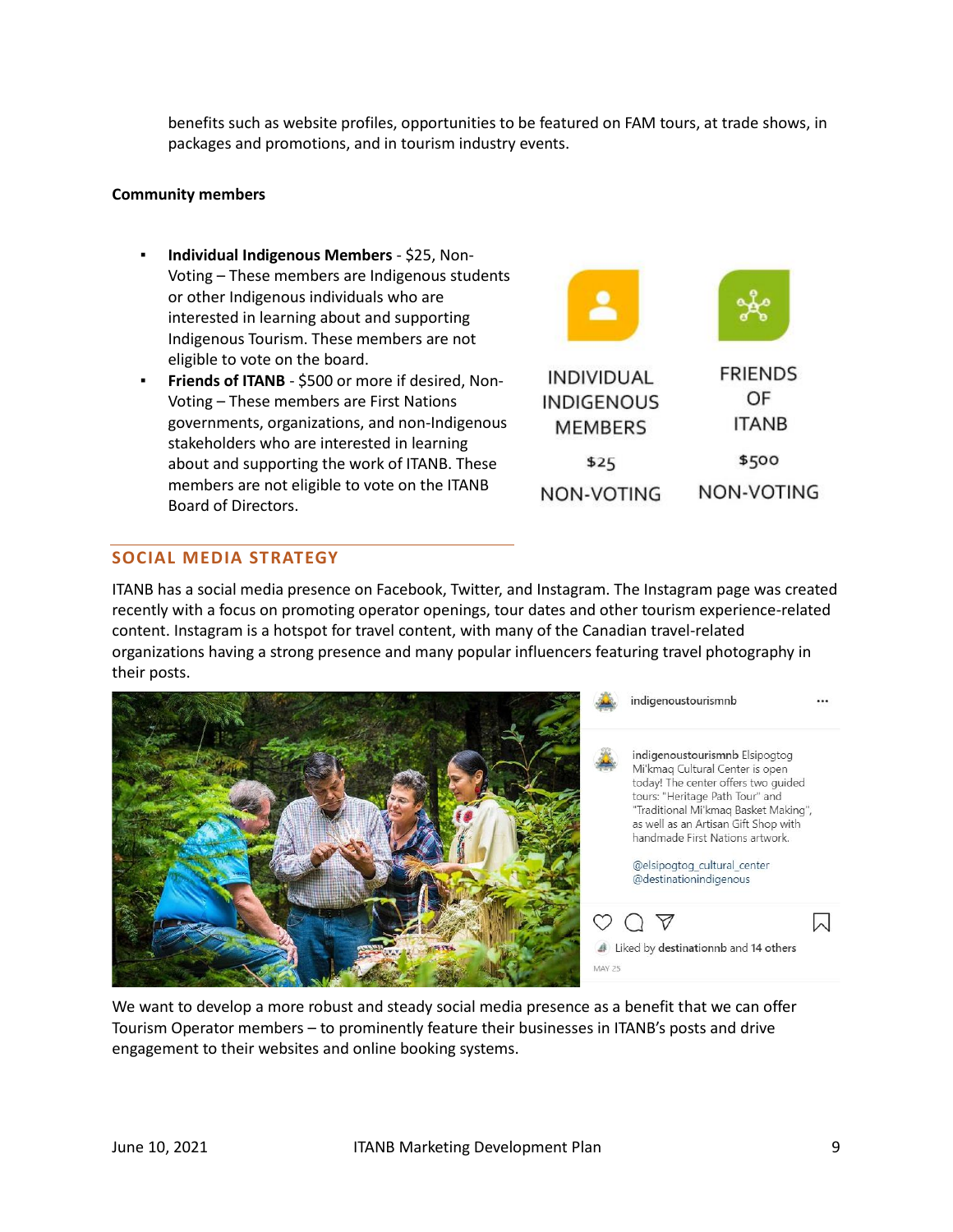#### **WEBSITE**

The Indigenous Tourism Association of New Brunswick website currently features information about the organization, corporate documents, details about Indigenous Tourism Association of Canada funding, and live social media updates.

> **INDIGENOUS TOURISM** ITAC FUNDING CORPORATE FRANCAIS HOME ABOUT UPDATES POWWOW



When the ITANB membership program is live, the website will be updated with a membership sign-up form, an online payment system, and a listing of Tourism Operator members in the province along with an interactive map for visitors to peruse.

We would like to have an informal travel blog on our website that we can post update links to on our social media pages. ITANB staff can update the blog as they travel to meet tourism operators and share their experiences with their attractions. Having this blog and posting links to updates on social media would drive traffic from social media to the ITANB website, where followers could see our membership program, list of tourism operators and other information.

Our website will also serve as an online tourism support hub for New Brunswick, which can be used for ITAC eligibility filtering, ongoing support and discussion among members.

#### **ROUNDTABLE/PANEL DISCUSSIONS**

In the spring of 2021, ITANB contacted Indigenous tourism operators in New Brunswick and asked them what they would like from a membership program. A common request given was networking opportunities: roundtable discussions, guest speakers, meetings with other tourism operators to share tips and experiences. We would like to offer these types of forums as part of our upcoming membership program. As the COVID-19 pandemic continues, we may have to host these talks over Zoom or a similar remote-work platform, but once restrictions are lifted in the wake of vaccination, we hope to host inperson discussions for tourism operators.